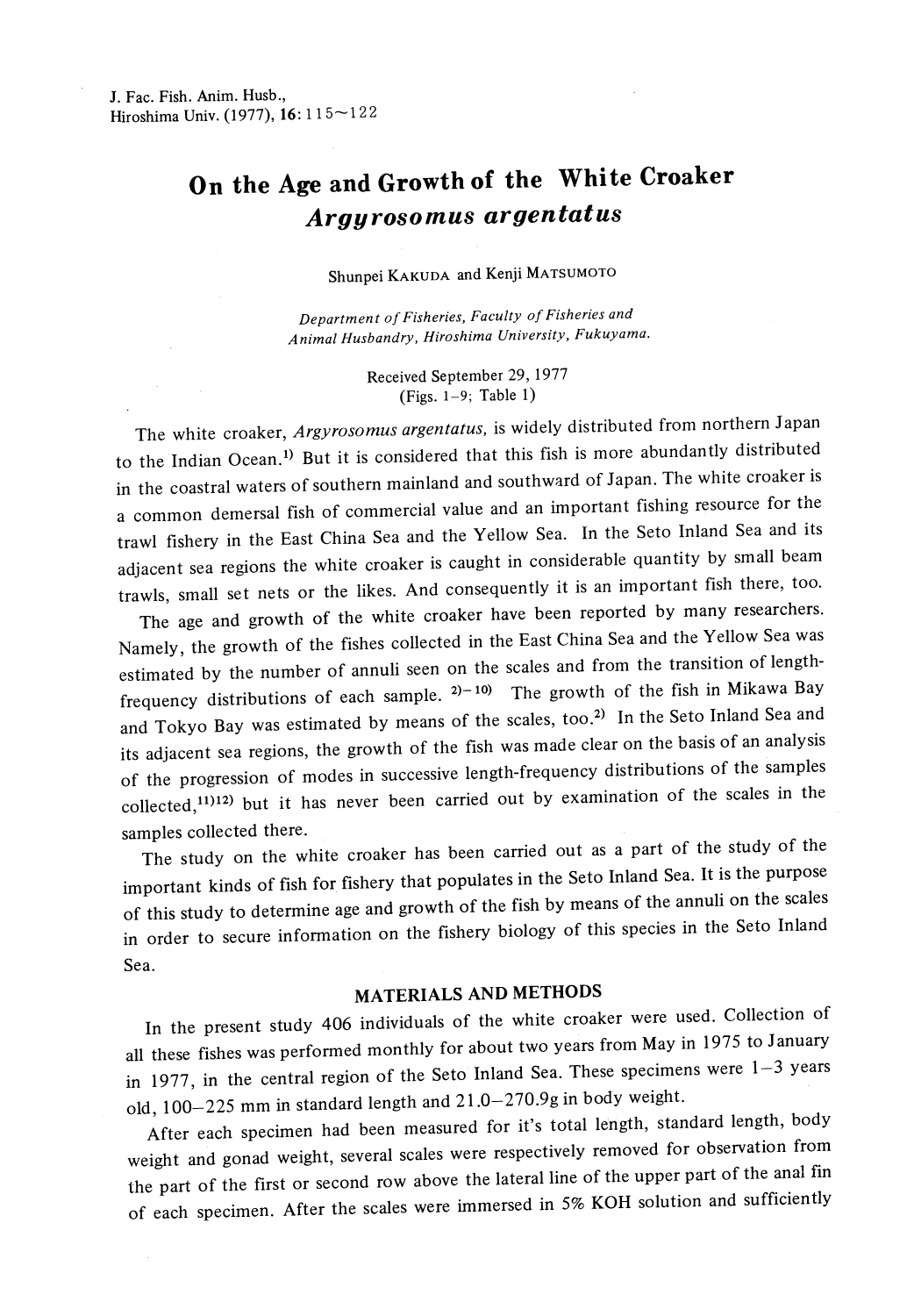cleaned in water to remove the mucus, they were mounted between two pieces of slide <sup>g</sup>lass with a drop of glycerin and examined with a projector under the magnification of 20 times.

#### RESULTS

The scales of this species are of the ctenoid type. The annulus is distinguished by a discontinuity or break in the ridges. The clear annulus appears especially in the lateral field. Namely, the annulus on a scale is definable as the zone which comprises irregularly arranged ridges in the anterior sector and concurrently intercepts the adjacent inner ridges in both lateral sectors.

The measurements of the sample scales taken from this section are as shown in Fig. 1.

Namely, the right and left antero-lateral scale radii (R', R") are represented by the distance between the focus and the antero-lateral angles, and the right and left antero-lateral annulus radii (r', r") are represented by the distance between the focus and the antero-lateral annulus. The average of each value measured on these two axes is put to use as the scale radius  $(R)^*$ and the annulus radii  $(r)$ <sup>\*\*</sup> of each scale.

The relationship between scale radius and annulus radii, "similarity," is examined for the scales removed from the various body parts of the specimen with five annuli in its scale. It is observed that in these scales from the same individual the relationship between the scale radius and the radius of a definite annulus can be expressed by linear regression (Fig. 2).

The relationship between standard length (L) of the white croaker and the mean radius  $(\overline{R})$  of the several scales taken from the fixed body part of the fish is linear, and can be expressed by the equation (1) (Fig. 3).

$$
R = 0.271 L - 0.176 \ldots \ldots \ldots \ldots \ldots \ldots (1)
$$

Since there is a variance in the radius of the Scale removed from the fixed body part of the equal standard length specimen as shown in Fig. 3, and since the annulus radii vary according

\*  $_{\rm R}$  =  $\frac{\rm R'+R''}{\rm R''}$ 2 \*\*  $r = \frac{r' + r''}{r''}$ 2



Fig. 1. Schematic diagram of measuring scale radius and annulus radius. R, scale **radius; r,** annulus radius.



Fig.2. Relationship between scale radius and annulus radii in the scale taken from various body portions of the sample specimen.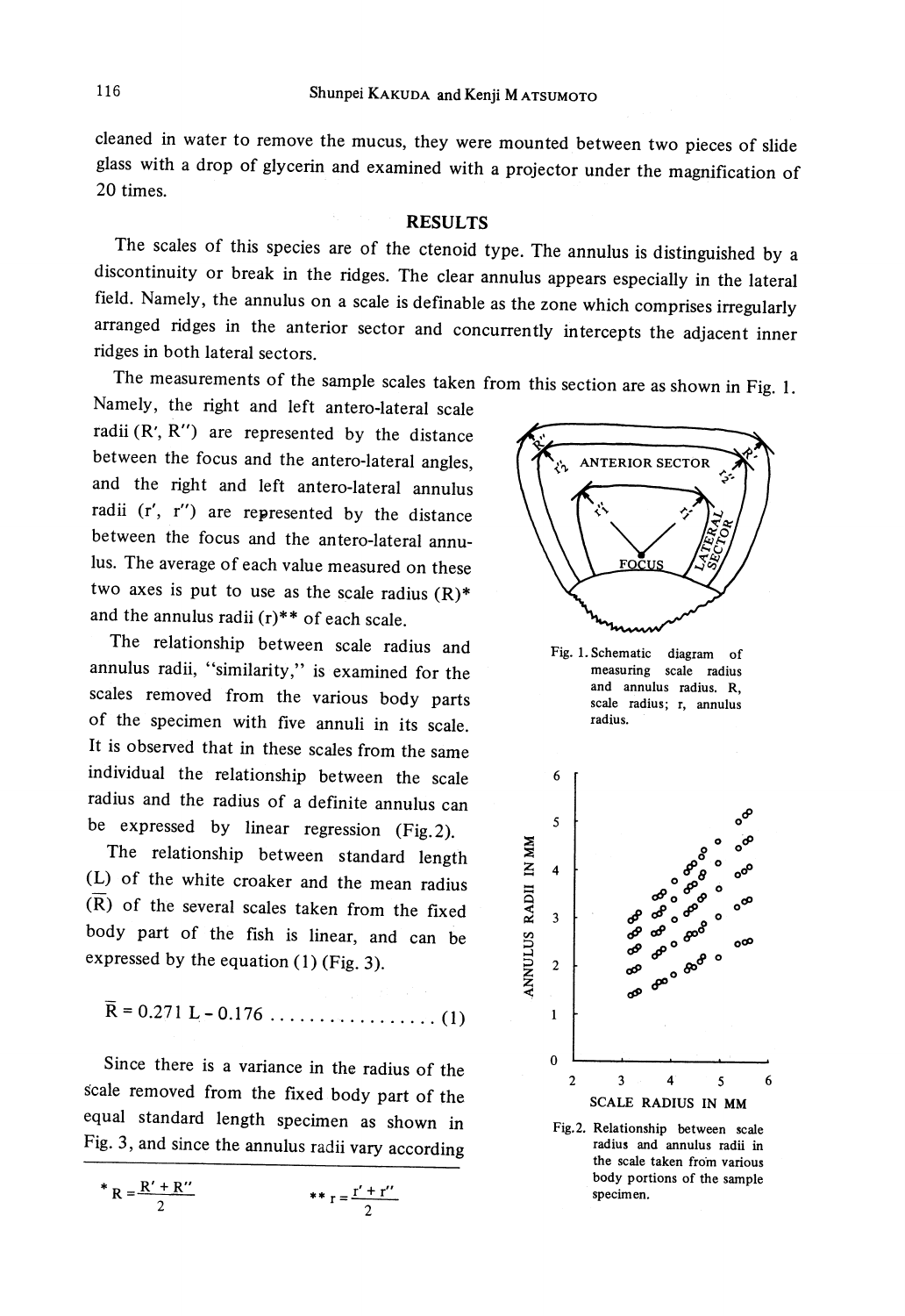

to the scale radius as shown in Fig. 2, the scale radius computed from the standard length with the above empirical equation ( 1) is termed the "standard scale radius"  $(\overline{R})$ . By multiplying  $\overline{R}$ by the ratio of the measured annulus radius (r) to the measured scale radius (R), the "standard annulus radius" (r̃) is obtained.

The value of the marginal growth index,  $(\overline{R}-\overline{r}_n)/(\overline{r}_n-\overline{r}_{n-1})$ , varies every month and attains its minimum value in July. Moreover the index decreases slightly in February and March but increases in April (Fig.4). Judging from the monthly variation pattern in the marginal growth index smoothed by using the three-place moving averages, the annulus is formed twice a year in the term, from January to March and in July.

Frequency distribution of each "standard annulus radius"



Fig. 4. Monthly changes in marginal growth index,  $(\overline{R}-\overline{r}_n)/(\overline{r}_n-\overline{r}_{n-1})$ . Open circles are the value of index smoothoed by using the three-place moving averages.



Fig. 5. Frequency distributions of standard annulus radius in each mark.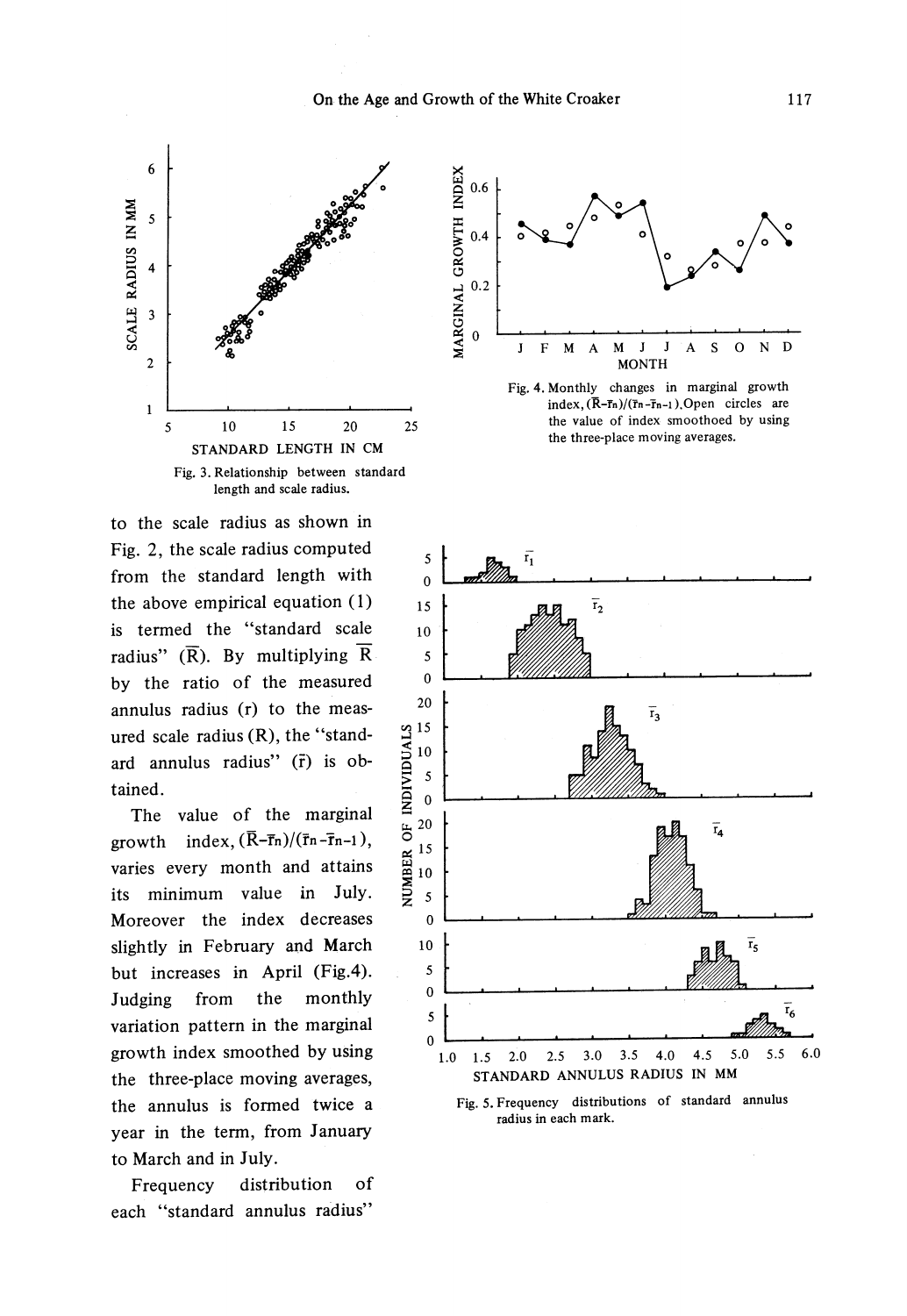Shunpei KAKUDA and Kenji MATSUMOTO



suggests that the first annulus does not show in scales of many specimens, but the annuli from the second on are formed regularly (Fig. 5). From Figs 4 and 5, it is inferred that the second, the fourth and the sixth annulus are formed in July every year.

By investigating the monthly trend of the gonad index, (gonad weight  $\times 10^3$ )/(cube of standard length), of the sample specimens, it is clear that the spawning season lasts from June until August and that its peak is in July (Fig. 6). Accordingly, the fishes are one year old in July, when the second annulus is justly formed.

The phase of the growth curve can be appropriately represented by a straight line, drawn with the mean standard radii of the second, the fourth and the sixth annulus as shown in Fig. 5, by the WALFORD 's graphic method. In other words, one point is plotted on the  $\overline{r}_4$  on the *y* axis against  $\overline{r}_2$  on the *x* axis and another point the  $\overline{r}_6$  on the *y* axis against  $\bar{r}_\bullet$  on the *x* axis (Fig. 7). The straight line drawn by joining these points is expressed by the equation (2).

$$
\overline{r}_{2(n+1)} = 0.734 \overline{r}_{2n} + 2.30
$$

These results indicate that the data shown in Fig. 7 can be reasonably fitted onto the BERTALANFFY's model. Thus putting  $t = 0$  at the spawning time, the growth of this species in standard length can be expressed by BERTALANFFY 's equation (3), where Lt is standard length in centimeters at t years since spawned.

Lt = 32.6 (l - e- o.307t-o.046) .................................. (3)

The body weight can be computed from the,standard length by means of the equation  $(4)$ , where W is the estimated round weight in grams and L the standard length in centimeters (Fig. 8).

$$
W = 3.96 \times 10^{-2} L^{2.793} \dots \dots \dots \dots \dots \dots \dots \dots \dots \dots \dots \dots \dots \dots \dots \tag{4}
$$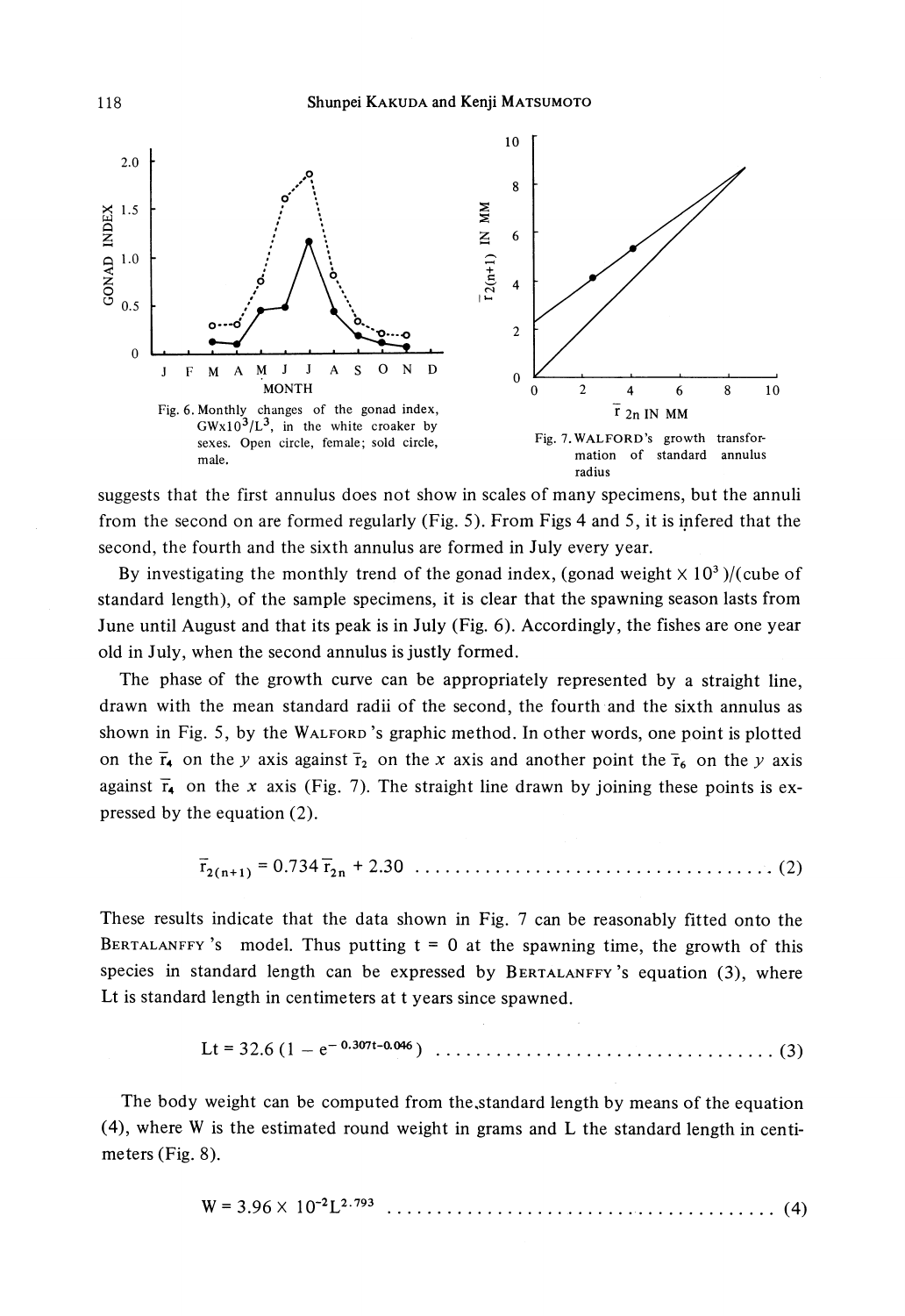$\leq$ 

0 *w* 

>-

>Q

The fish gets the maximum growth rate in 2.83 years after spawn-time, when the standard length is 19.5 cm and the body weight is 159g.

From the results mentioned above, the growth curves peculiar to the white croaker in the Seto Inland Sea are obtained through investigation into factors leading to the age determination by means of scales (Fig. 9). In these curves, the body weight's value is computed from the standard length by means of the equation (4) of length-weight relationship.

#### **DISCUSSION**

It has been made clear in this study that an annulus is formed twice a year on the scales of the white croaker but

the first annulus is indistinct or missing in scales of many specimens. Y ASUDA *et al.* have reported that the two annuli seem to be formed annually on the scales of the white croaker collected by trawl-nets in the East China Sea.<sup>5)</sup> It has also been reported that it is difficult to distinguish the first annulus and this annulus appears to be a resting zone in winter on the scale of the fish in the East China Sea.  $7^{18}$ ) According to these results, it is considered that annuli in odd numbers are formed in winter and seem to be the resting zone and the ones in even numbers in July as the spawning mark. But KoJIMA has reported that an annulus seems to be formed once a year on scales of the white croaker caught in the East China Sea.<sup>10</sup>  $\qquad \qquad$  deviations in each length.



It has been calculated statistically from the value of measurement of the sample scales in this paper that the mean standard length of the white croaker of the central region of the Seto Inland Sea is 9.7, 15.7, and 20.2 cm at the full ages of 1,2 and 3 years respectively. These estimated growths in standard length are similar to those reported by KITAMO-RI *et al.,* who studied especially the white croaker collected in Hiuchi-nada of the Seto Inland Sea and clarified the total length in each age group by analysing the progres-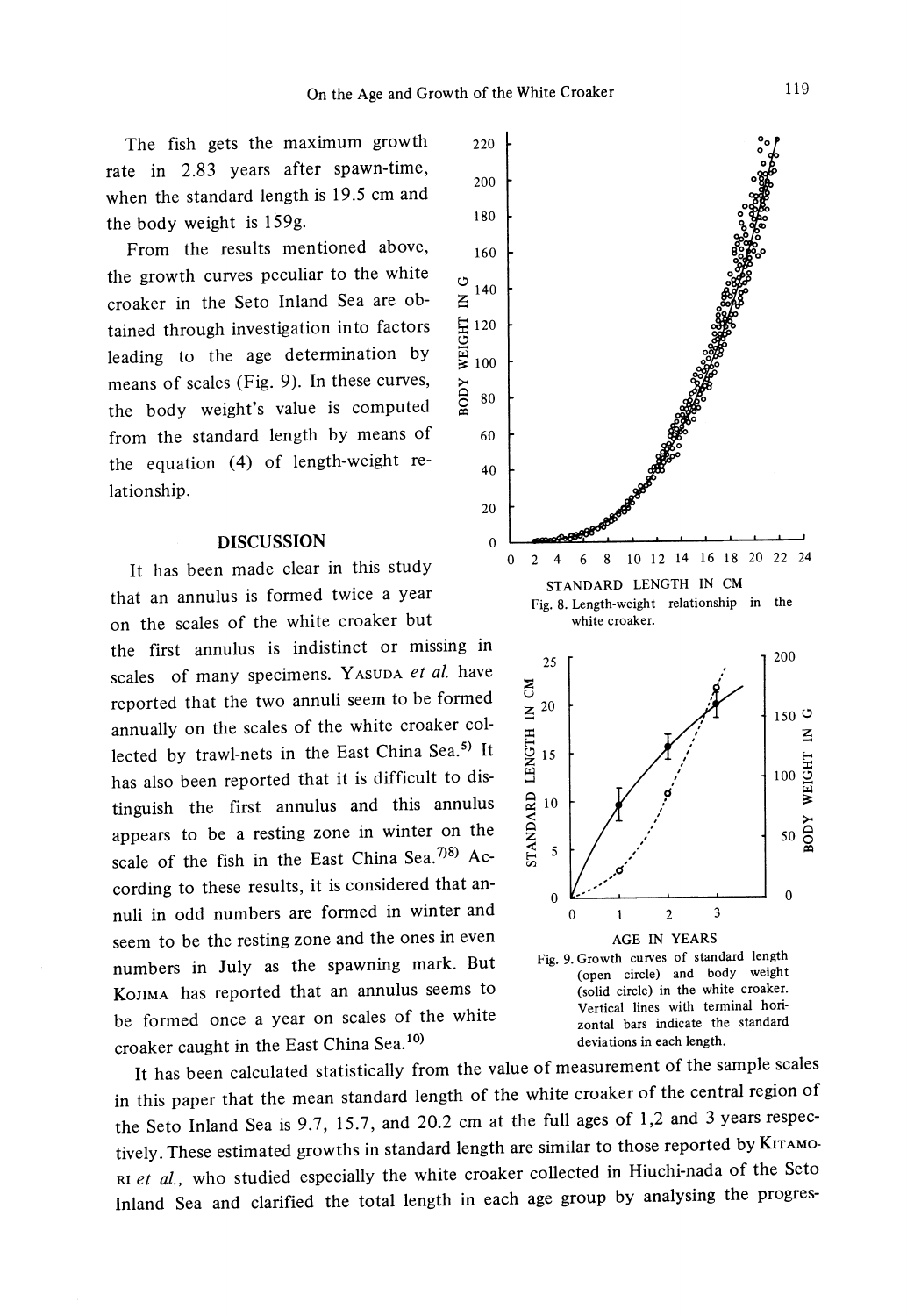| Table 1. Mean or range of standard length of the white croaker in each age group reported. |                                 |              |                  |                  |                  |
|--------------------------------------------------------------------------------------------|---------------------------------|--------------|------------------|------------------|------------------|
| Sea region                                                                                 | Authors                         | 1-year-old   | 2-year-old       | 3-year-old       | 4-year-old       |
| Seto Inland Sea<br>(Central region)                                                        | KAKUDA et al.                   | (cm)<br>9.7  | (cm)<br>15.7     | (cm)<br>20.2     | (cm)             |
| Seto Inland Sea<br>(Hiuchi-nada)                                                           | KITAMORI et al. <sup>12</sup> ) | $\sim$ 13.1  | $13.1 \sim 17.2$ | $17.2 \sim 20.5$ | $20.5 \sim 23.0$ |
| Tokyo Bay                                                                                  | $Y_{ASUDA}$ <sup>2)</sup>       | 8.7          |                  |                  |                  |
| Mikawa Bay                                                                                 | $Y_{ASUDA}$ <sup>2)</sup>       | 10.4         | 16.9             | 19.1             |                  |
| East China Sea<br>& Yellow Sea                                                             | YASUDA et al. <sup>5)</sup>     | 9            | 17               | 24               |                  |
| East China Sea<br>& Yellow Sea                                                             | SAISHU et al. $8)$              | 7.6, 13.3    | 13.3, 18.3       | 17.4, 21.5       | 20.2, 24.3       |
| East China Sea (South)<br>& Yellow Sea (North)                                             | $K_{\rm OJIMA}10$               | 12.7<br>12.5 | 19.6<br>18.7     | 22.5<br>22.2     | 24.1<br>23.7     |

sion of mode in successive length-frequency distributions (Table 1 ).

(NOTE)

1) The numerical number on the right shoulder of the authors shows the number of the references of this paper.<br>2) Each standard length of KITAMORI *et al.*, SAISHU *et al.* and KOJIMA shows the length which is calculated

3) Standard length of SAISHU *et al.* is minimum and maximum length converted from the growth curves shown in five groups respectively.

The growth of the white croaker has been reported by many researchers. Especially, in regard to the growth of the white croaker caught in the East China Sea and the Yellow Sea, many reports have been published. The representative values of total length in these reports are transformed to standard length and indicated in Table 1. The mean or range of length in each age group varies for the different sea regions, but in general the fish collected in warmer regions seems to be longer in standard length  $(Table 1)$ .

MATSUBARA has reported that there are some remarkable morphological differences and variations of local groups among the white croaker and that the body length of southern specimens is much longer than that of the northern ones.<sup>1)</sup> The report published from Seikai Reg. Fish. Res. Lab. has been summerized as follows: The white croaker is variable according to the living area. The fish living in an area of higher water temperature grows more quickly than in lower water temperature in general.<sup>8)-10)</sup> As a result the fish can be separated into five groups which differ in growth in the East China Sea and the Yellow Sea.<sup>8)</sup> But KOJIMA has concluded that the fish populating there can be separated into two groups or populations, Yellow Sea group and East China Sea group, by the examination of distribution, migration and morphometric comparison.<sup>13)</sup> The fact similar to this result, that fish in warmer area is longer in length, is confirmed in the Seto Inland Sea and its adjacent sea regions. 12)

The maximum growth rate after spawn-time obtained in this study is about the same in the East China Sea and the Yellow Sea. 9)

#### **SUMMARY**

<sup>A</sup>study was carried out to determine the age and the growth of the white croaker,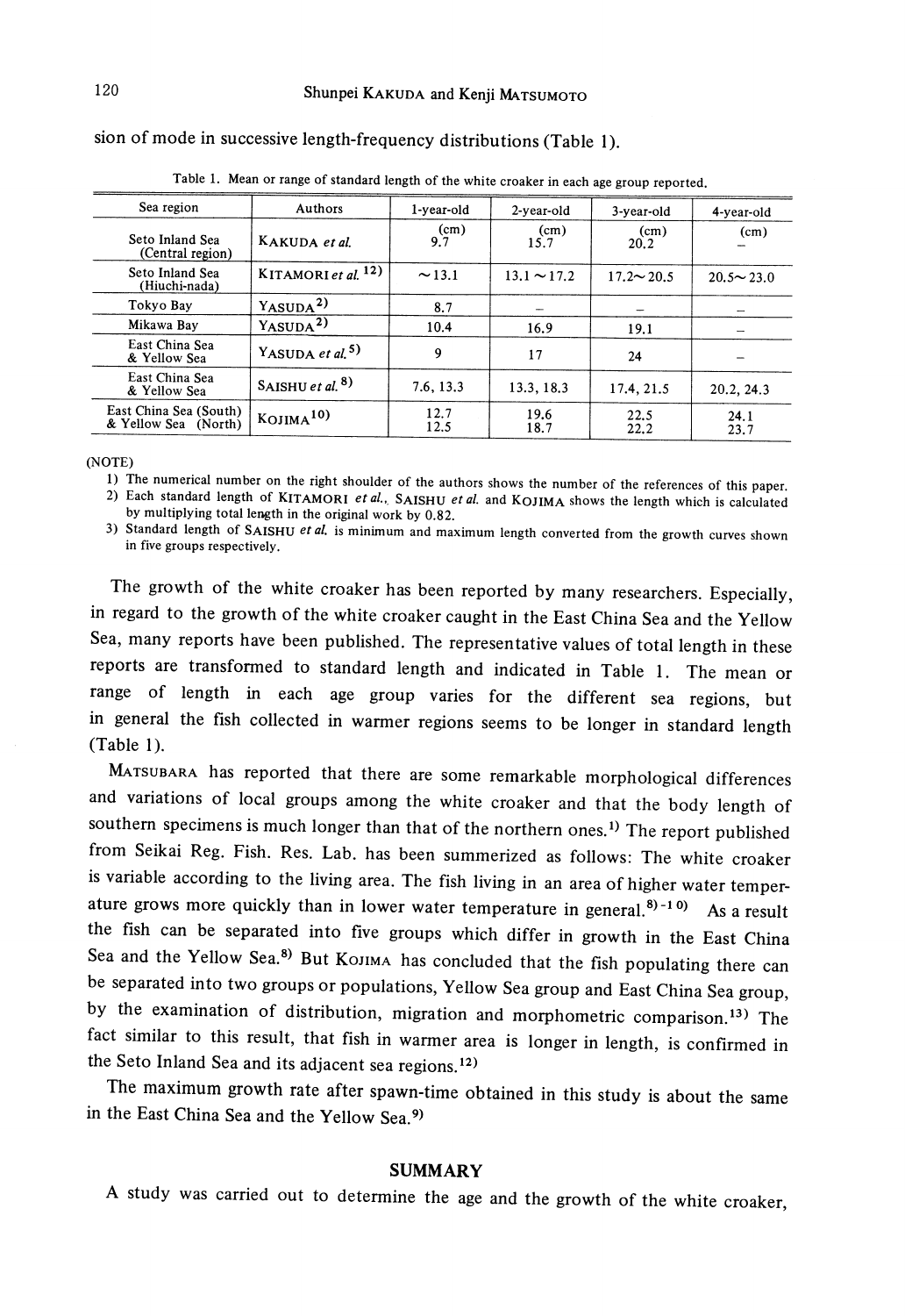*Argyrosomus argentatus,* which is an important resource for fishery in the Seto Inland Sea. This study, based on the samples caught in the central region of the Seto Inland Sea, is one of the serial studies on the fishery biology of the white croaker in the Sea.

General conclusions obtained in this study are as follows:

- 1) The relationship between standard length  $(L)$  of the fish and the mean radius  $(\overline{R})$  of the scales taken from the fixed body part is linear, and can be expressed as  $\bar{R} = 0.271$  L - 0.176. In the scales from the same individual, "similarity" is recognized between scale radius and annulus radii.
- 2) The annulus is formed twice a year on the scales of the fish in winter and July, but the first annulus does not show in scales of many specimens.
- 3)The mean standard length of the fish of the Seto Inland Sea is 9.7, 15.7 and 20.2 cm at the full ages of 1 ,2 and 3 years respectively.
- 4) The spawning season lasts from June until August and its peak is in July.
- 5) Body weight (W) can be computed from standard length **(L)** by means of the relationship : W = 3.96  $\times$  10<sup>-2</sup> L<sup>2.793</sup>, where W is estimated round weight in grams and L is standard length in centimeters.
- 6) The growth of the fish can be described by BERTALANFFY's equation, Lt =  $32.6$  $(1-e^{-0.307t-0.046})$ . And the fish gets the maximum growth rate in 2.83 years after spawn-time, when the standard length is 19.5 cm and the body weight is 159g.

#### **REFERENCES**

- 1) MATSUBARA, K.: *J. Imp. Fish. Inst.,* 32,27-92 (1937).
- 2) Y ASUDA, H.: *Bull. Jap. Soc. Sci. Fish.,* **11** (3), 107-110 (1942).
- 3) lRIE, **H.:** *Res. Demersal Fish Resources East China Sea Yellow Sea,* **1,** 103-107 (1949).
- 4) AIKAWA, H., lRIE, H, 0TSURU, T. and TATARA, K.: *ibid.,* **I,** 109-115 (1949).
- 5) YASUDA, H.andKosAKA,M:Bull.Jap. *Soc. Fish.,* 15(12),859-861 (1950).
- 6) MATSUI, I. and T AKA!, T.: *Rep. lnv. Trawl Fish China Sea,* (4), 43-63 (1952).
- 7) SAISHU, K. and NAKASHIMA, K.: *lnv. Demersal Fish Resources East China Yellow Sea,* (1), 64- 66 (1953).
- 8) ------ *ibid.*, (2), 60-64 (1955).
- 9) SA!SHU,K: *ibid.,* (4), 53-55 (1957).
- 10) KoJIMA, K.: *Bull. Seikai Reg. Fish. Res. Lab.,* (35), 61-76 (1967).
- 11) HAY ASHI, T.: *Bull. Naikai Reg. Fish. Res. Lab.*, (4), 75-91 (1953).
- 12) KITAMORI, R., TATARA, K. and HAY ASH!, T.: *Rep. Naikai Reg. Fish. Res. Lab.,* (C-2), 1-18 (1964).
- 13) KoJIMA, K.: *Bull. Seikai Reg. Fish, Res. Lab.,* (34), 57-77 (1966).